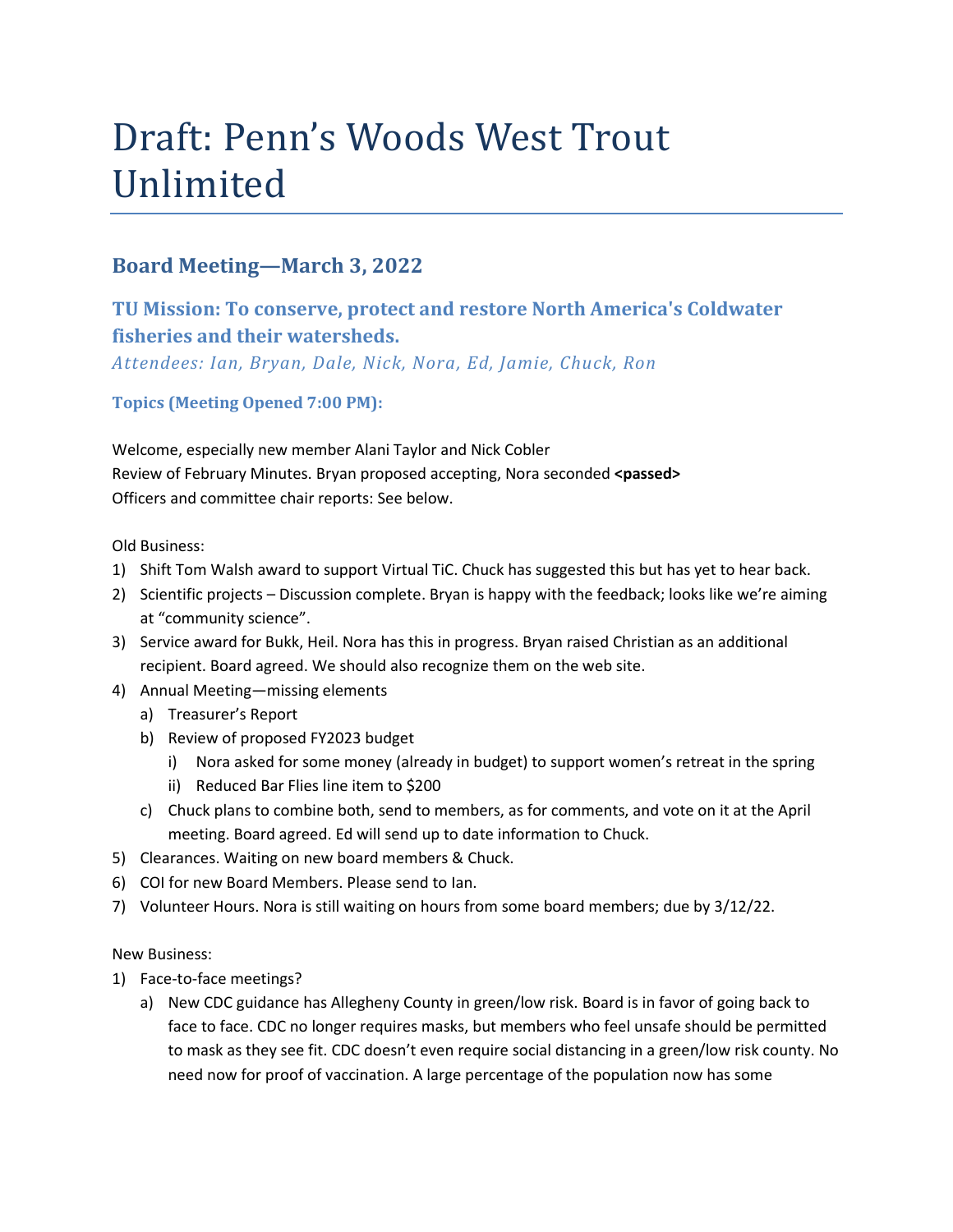resistance to Covid and unless the CDC changes guidance, we appear to be moving towards post-pandemic.

- b) Chuck moved we return to face-to-face meetings with no requirements and masks optional. Bryan seconded. **<passed unanimously>**
- 2) Executive Committee
	- a) President—Chuck Buffington until his term ends in 2023
	- b) VP—Ian Brown
	- c) Treasurer—Ed Barger
	- d) Secretary—Ian Brown (acting)
	- e) Ian proposes slate above, Nora seconds. **<passed>**
- 3) APSC Funding Application
	- a) Fish prices (all prices) went up a great deal this year and this is reflected in the increased ask.
	- b) One event for opening day, second for an event on Little Pine Creek.
	- c) We've supported this in the past
	- d) Ed moved we approve, Ron seconds **<passed>**
- 4) PWWTU will be supporting the Carnegie Museum's "Monster Fish" exhibit on 3/19/22.
	- a) Other events through Franklin Regional on 3/24/22 and 4/13/22. Ed will send information.
- 5) Membership initiative: lapel pins "Ask me about TU".
	- a) Jamie is looking for ideas on how to engage people more brochures, etc.
	- b) Nick asked for information on our Facebook page. Bryan said we should consider leveraging other local groups (Allegheny Cleanways, Three Rivers Waterkeeper, etc) as sources for our Facebook page.
	- c) Chuck also needs more content for the web site. Considerable discussion on how to approach doing more.
- 6) Name tags for new board members.
	- a) Chuck will see to it.
	- b) Bryan asked about business cards. Consensus is we can print our own.
	- c) Chuck will get the Board members set up on the National site
- 7) Three Rivers Waterkeeper we should get involved with them.
- 8) Cabin Fever (2/25 & 2/26/2023) deposit needed. Nora motions, Ed seconds. **<passed>**
- 9) Events partnership for Allegheny Cleanways. Bryan looking for comments on proposal. Raised several other possibilities.
- 10) Reimbursement for Bryan. Ian moves, Nora seconds. **<passed>**
	- a) Ed suggested a write up for the web site.
- 11) Retreat in the summer? Board is in favor.

Adjourned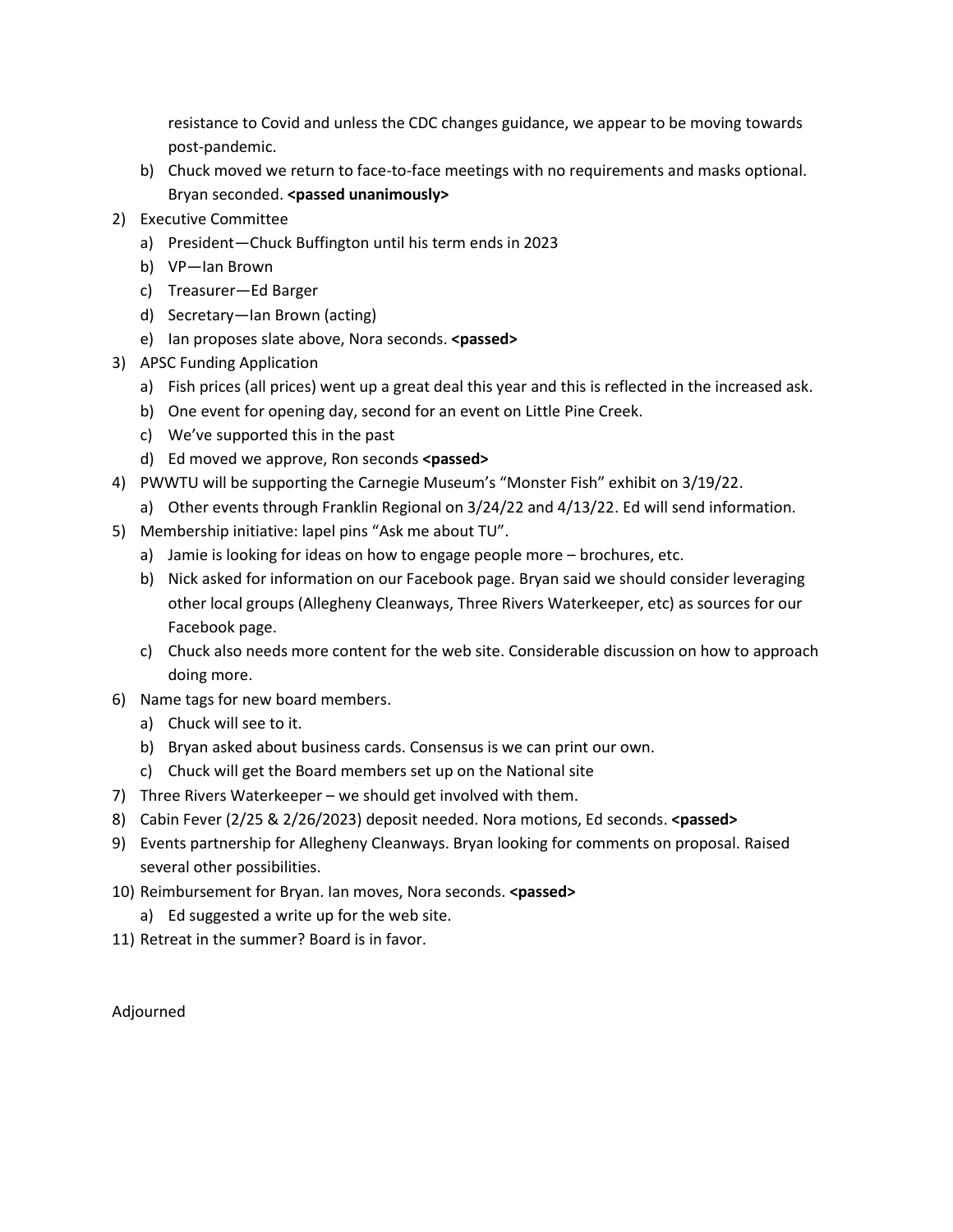## **Meeting closed 8:20 PM**

### **Important Dates:**

• Opening Day (Trout): April 2, 2022 (First Saturday in April, now state-wide)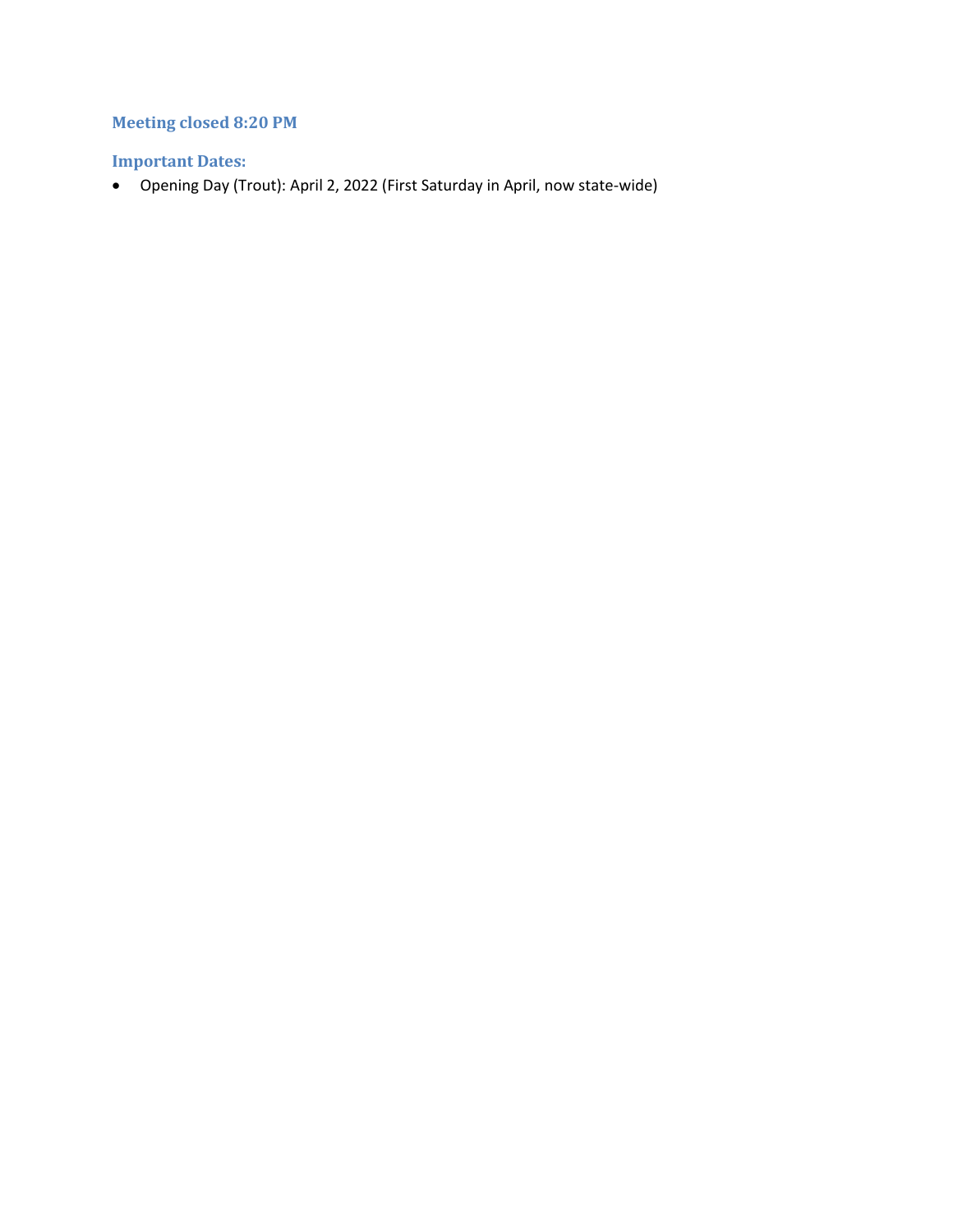#### **Committee Reports**

Penn's Woods West Chapter of Trout Unlimited Officers and Committee Chair Reports *For* February Year: 2022

#### Conservation Committee Chair: Bryan Mathie

- 1) Updated Allegheny Cleanway agreement for \$5,000 distributed to members for discussion and suggestions. Not looking for approval at this stage
- 2) Coldwater conference was educational and allowed me to connect with many conservation partners. Learned more about funding sources and help with applications through a consulting firm, Riparian buffer planting processes and sources for live stakes and other plants, scientific research done on many of our local watersheds and desire to use eDNA to identify Native Brook trout populations within Allegheny County watersheds. Working to get training on Culvert assessment and to become certified to train others allowing PWWTU to add to the GIS database of Culverts and aid Allegheny County Conservation District plan culvert replacements that stop AOP. Trying to find a way to work with the Watershed Stewards program to enhance their live stake nursery in Allegheny County allowing us to utilize those plants for many of our own projects
- 3) New TIC classroom Urban Pathways Charter School 6-12 in Downtown Pittsburgh is interested in becoming a TIC classroom. After I approached them and helped them understand the curriculum, they are interested in hosting an aquarium and will be engaging in the funding process now. This is an inner city all minority school here in Pittsburgh and a great demographic for outdoor education.
- 4) Virtual TIC Continue to meet with Roy Weitzell to get the aquarium going and technology set up. Due to personal complications Roy has not been able to focus on this project in time for this year's curriculum but it allows us time to set it up, work out the bugs and still be able to stream live when we have the fish in place. Receiving fry from PFBC shortly to fill the aquarium. We will be ready and promoting Virtual TIC to PFBC and many school districts throughout 2022 to prepare them for the start of the TIC curriculum in January 2023
- 5) Cabin Fever Received new contract from DoubleTree for February 25th and 26th of 2023. Planning on a featured speaker and have reached back out to Kelly Galloup again to express interest and if his calendar works, he is willing.

#### Women & Diversity Committee Chair: Nora Cline/Jodie Minor

PWWTU Women's Report/Carnegie Museum and Women's Retreat

Carnegie Museum of Natural History Opportunity:

The Carnegie reached out to Forbes Trail Chapter to ask for TU representation at the Super Science Saturday on March  $19<sup>th</sup>$ . The Carnegie currently has a Monster Fish Exhibit and is looking for conservation-minded organizations to participate in the Saturday Event. This event is targeting families with children aged 7-12. The Forbes Trail Women and Diversity coordinator is partnering with the PWWTU Women and Diversity coordinators to provide TU representation and activities from 10AM to 5PM on March 19<sup>th</sup>. The Carnegie also hopes this will be the beginning of a longer-term relationship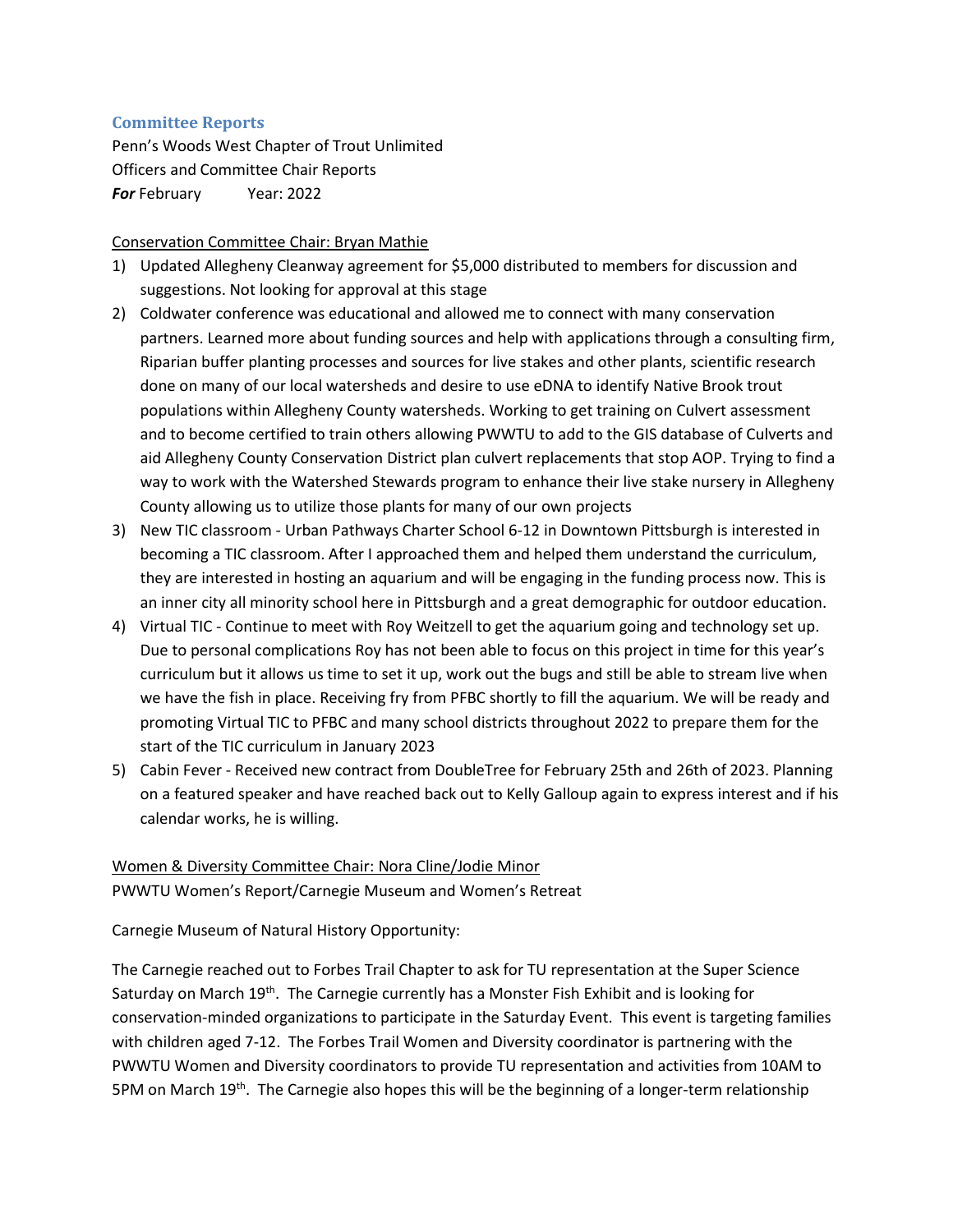between the Museum and Trout Unlimited. We are awaiting a few answers to some questions about details, but we can have two or three tables with electricity and also will have wifi available.

We would like for members of both chapters to volunteer for 2-hour slots on the day to help with the following:

- Macroinvertebrate discussions especially as it is tied to fly tying (match-the-hatch)
- Local waters discussion
- Coloring and Fish and Boat materials on local fisheries
- Flyfishing discussions—casting demonstrations with practice casters
- Activities and discussions around conservation and climate change

We will be leveraging Fish and Boat materials and also some Stream Girl materials. More information and a call next week to finalize a plan. Clearances are not needed but encouraged.

#### Women's Retreat

In 2020, PWWTU had approved a grant for \$500 for the PATU/Fish and Boat Women and Diversity retreat to be held in May. This event has been delayed because of COVID and will be held in May of 2022. The event will include a public conservation-oriented event for the public. We would like to request that PWWTU provide a grant of between \$500 and \$750 for the event. We also have space available for representation from PWWTU. The event is May 13-15. Door prizes including flies for the women attending the public event would be welcome.

#### STREAM Girls

We would like to plan to hold STREAM Girls/STREAM Kids this Summer (at last). Provided that the Board agrees, we will begin planning for a Summer event of two consecutive Saturdays. Location is still TBD but could include Pine Creek or North Park. Our hope is that the relationship we may begin with the Carnegie will give us opportunities in the city.

Outdoor Inclusion Coalition:

We are currently exploring the Outdoor Inclusion Coalition which is a local organization supported by the Carnegie, Pittsburgh Parks Conservancy, and Venture Outdoors. https://www.ventureoutdoors.org/outdoorinclusioncoalition/

#### Membership Committee Chair: Jamie Schroder

I continue to introduce PWWTU and the Women and Diversity group to anyone I meet who has interest in angling.

#### Education Committee Chair: Ron Milavec